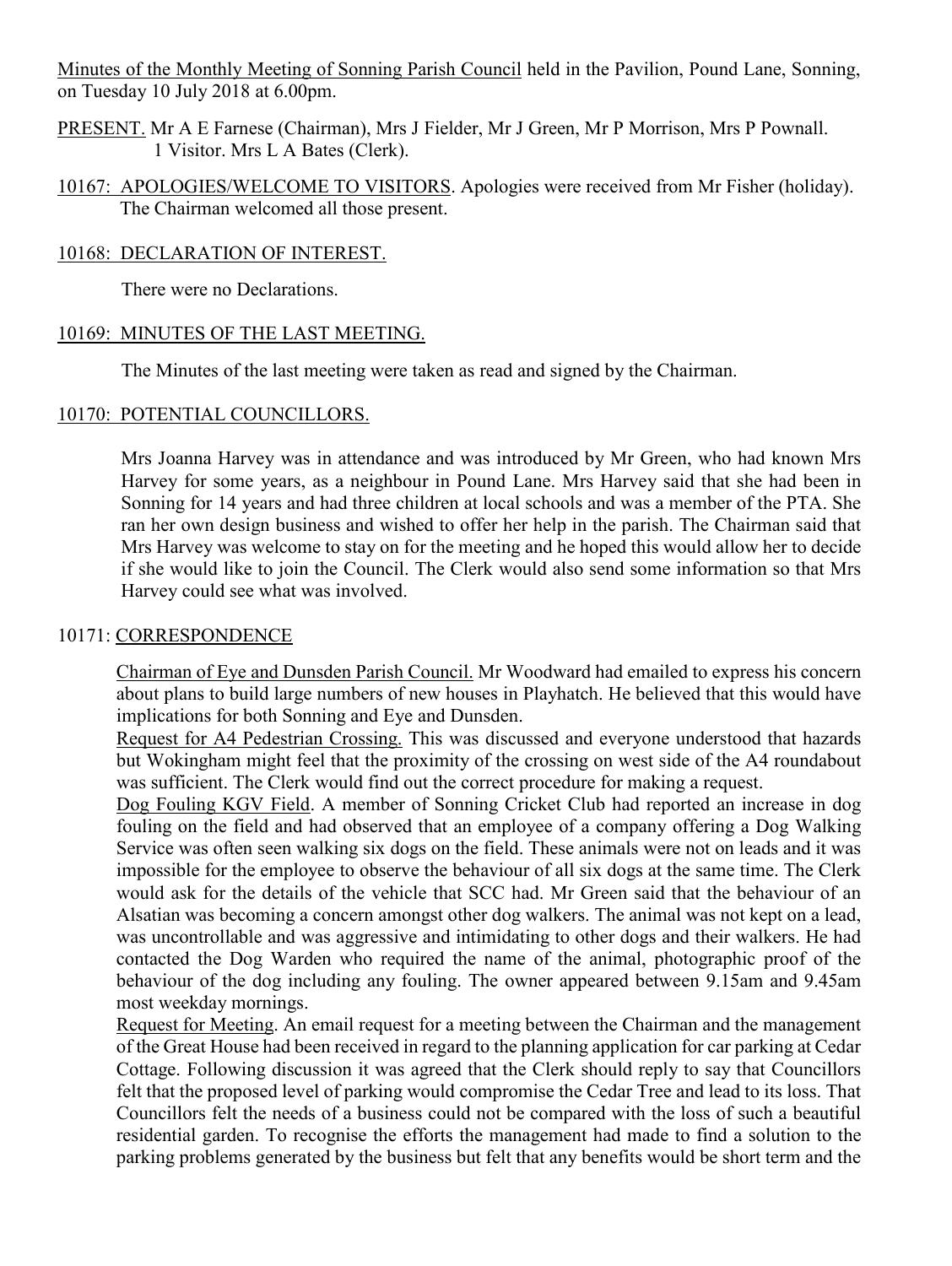#### 10171: CORRESPONDENCE (Cont'd)

parking problems would soon return. In conclusion that SPC had already made their comments based on the plan submitted to WBC and could see no reason to change these.

Incident at Sonning School. An elderly woman had fallen on the path from the playground but no details were available.

Thames Water – Proposed Lock and Key for Gate. Thames Water had suggested putting their own lock on the Wharf gate so that their engineers had access at all times. It was agreed to allow this and to monitor the situation to see if any problems occurred.

Sonning Quarry. The company had informed SPC that they had submitted plans to extend their current workings along the Reading Road towards Henley as part of the Oxon CC call for sites.

Sonning Bridge. A company had advised that a major new facility was being built near the old power station in Didcot and needed fibre optic connection between Didcot and Slough. As there were limited options for crossing the river, Sonning Bridge being one, they were looking at the feasibility of installing a cable within the bridge. They asked if SPC issued permits to carry out such works and if there were any utilities installed within the Bridge. The Clerk would reply to say that SPC did not issue permits and pointing out the condition of the Bridge, its listing status, the vehicular restrictions and the joint ownership.

Proposed Use of the Ark. An article in the Parish magazine advertising a twice monthly lunch for 60 older people. This was double the number and occasions that had been previously mentioned. It was agreed to keep an eye on the situation.

## 10172: PLANNING.

Report. The Chairman said that the applications at 20 Glebe Lane (181095), 21 Glebe Lane (181156), and 6 Hawthorn Way (180937) had been approved. The Chairman said that the neighbour was very concerned and was taking advice. Cllr Haines said that the only option open to the neighbour was a judicial review, which was very expensive and would need to prove that there had been an administrative error.

**The following applications were on going**)**:** The Great House (172697): Pool Court (180445): Pool Court (180445): August Field (180623). 22 Pound Lane (180090). The Atrium (180770): 16 Sonning Meadows (180876): The Atrium (180857): August Field (81082): 67 Pound Lane (180965): The Great House (181058): Cedar Cottage Thames Street (181196: Wheildon Parkway Drive (181264): Nutshell 4 Thames Terrace (181298): Home Park Farm House (181161).

**The following applications had been approved**: 20 Glebe Lane (181095), 21 Glebe Lane (181156), and 6 Hawthorn Way (180937)

**The following applications had been withdrawn**. No applications.

**The following new applications had been received.** 34 West Drive (181271). Householder application for proposed first floor side extension. 16/07/18: 4 Seagrave Close (181776). Householder application for the proposed erection of single storey rear extension to dwelling. 25/07/19: York Cottage Parson Road (181800). Householder application for the proposed erection of part single storey side, part two storey side/rear to dwelling including a rear dormer. 25/07/18: York Cottage (181801). Householder application for the proposed erection of a single storey timber summer house and garden store in the rear garden. 26/07/18: Pool Court (181850). Householder application for the proposed erection of single storey detached to create garage and ancillary accommodation. 01/08/18: Fairlawn Thames Street (181869). Application for a nonmaterial amendment to planning consent 162015 ( 21/09/2016 ) to allow changes to garage footprint and door, removal of roof lights, additional window at rear, change window to door at side elevation, front door and window to be moved to front elevation. Not consulted.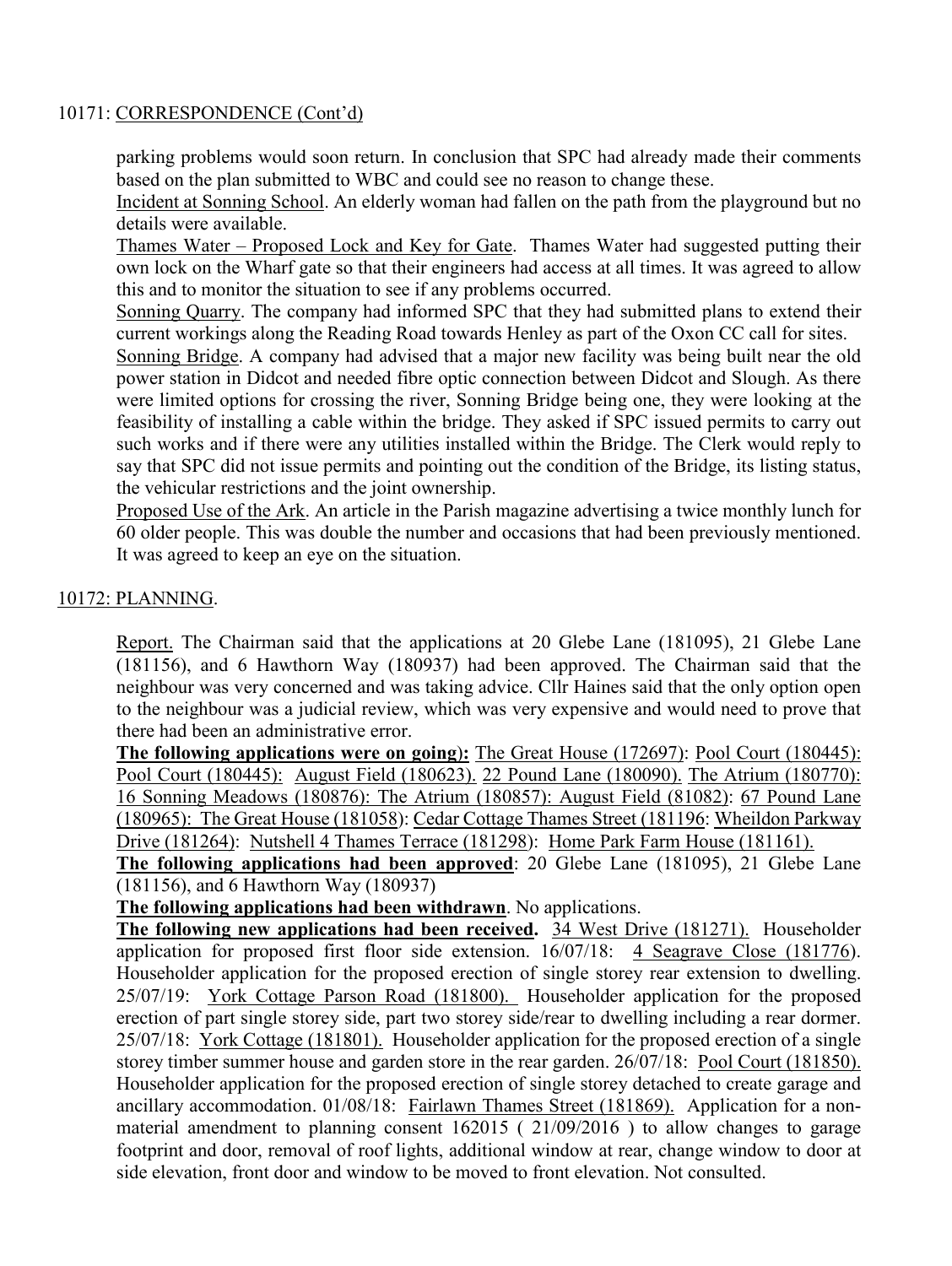## 10173: QUESTIONS FOR BOROUGH COUNCILLOR

The Chairman asked if Cllr Haines was aware of the proposal to build in Playhatch but he had not heard so far. Cllr Haines said that he now understood that there was only on site in Sonning under consideration by WBC, behind Glebe Gardens/Little Glebe. Of the 250 sites put forward some had been dismissed as unsuitable but there was a lot of work to do on the remaining sites. The Chairman asked about the suggestion for a crossing on the A4 to allow access from the Hawthorn Way area to the Sunrise area. Cllr Haines said that there would need to be a lot of consultation and the Police would need to be involved, finally there would be the cost. Cllr Haines said that it was possible to put such schemes forward to WBC on their website. However the A4 was a green route and there was a crossing within a short distance of the proposal.

## 10174: PARISHIONER QUESTIONS.

There were no questions.

## 10175: FINANCE.

- a) Report. The Clerk had prepared a report which was noted.
- b) Payment of Accounts. Mrs Pownall proposed making the following payments, Mrs Fielder seconded and these were approved unanimously.

| Date     | Chq | Name         | Service item            | Gross   | VAT   | Net     | Committee         | Sub-Comm.      |
|----------|-----|--------------|-------------------------|---------|-------|---------|-------------------|----------------|
| 12/06/18 | 509 | CAS          | Insurance premiums      | 2152.78 | 0.00  | 2152.78 | <b>ADMIN</b>      | Ann.Insurance  |
| 12/06/18 | 510 | Son Land     | Mow Playground x2       | 60.00   | 0.00  | 60.00   | <b>RECREATION</b> | Play Mowing.   |
| 12/06/18 | 510 | Son Land     | Mow Wharf x2            | 56.00   | 0.00  | 56.00   | <b>ENVIRON</b>    | Mow Wharf      |
| 12/06/18 | 510 | Son Land     | Cut Pound Hedge         | 60.00   | 0.00  | 60.00   | <b>ENVIRON</b>    | Pound Hedge    |
| 12/06/18 | 511 | Henley Land  | Mow main x2             | 505.00  | 0.00  | 505.00  | <b>RECREATION</b> | Main Mowing    |
| 12/06/18 | 512 | <b>ZEN</b>   | Domain name             | 59.40   | 9.90  | 49.50   | <b>ADMIN</b>      | Internet       |
| 12/06/18 | 512 | TV Licence   | TV Licence              | 150.50  | 0.00  | 150.50  | <b>SPORT</b>      | Other TV       |
| 12/06/18 | 513 | A E Farnese  | <b>AGM</b> Refreshments | 29.23   | 0.00  | 29.23   | <b>ADMIN</b>      | Misc.          |
| 12/06/18 | 514 | <b>BALC</b>  | <b>GDPR</b> Training    | 51.60   | 8.60  | 43.00   | <b>ADMIN</b>      | Training       |
| 12/06/18 | 515 | Pest UK      | Rats 1/2 year Fee       | 200.64  | 33.44 | 167.20  | <b>ENVIRON</b>    | Rat Control    |
| 29/06/18 | 516 | Henley Land  | Mowing main             | 252.50  | 0.00  | 252.50  | <b>RECREATION</b> | Main Mowing    |
| 29/06/18 | 517 | Castle Water | Allotments              | 8.00    | 0.00  | 8.00    | <b>ENVIRON</b>    | Allot. Water   |
| 29/06/18 | 517 | Castle Water | Rec. Water              | 18.24   | 0.00  | 18.24   | <b>SPORT</b>      | Sports others  |
| 29/06/18 | 517 | Castle Water | Pav. Water              | 9.82    | 0.00  | 9.82    | <b>SPORT</b>      | Pav. Utilities |
| 29/06/18 | 518 | L A Bates    | Honorarium less Tax     | 2636.50 | 0.00  | 2636.50 | <b>CLERK</b>      | Hon less tax   |
| 29/06/18 | 518 | L A Bates    | Telephone               | 40.00   | 0.00  | 40.00   | <b>ADMIN</b>      | Tel/post.      |
|          |     |              |                         |         |       |         |                   | Stationary.    |
|          |     |              | <b>Total</b>            | 6290.21 | 51.94 | 6238.27 |                   |                |

PAYMENT OF ACCOUNTS JULY '18 (1 TO 30 JUNE)

c) New Signatory. Mr Fisher had his identity certified at Barclays in Woodley and returned to forms as requested.

## 10176: HIGHWAYS.

School Crossing Patrol. This could be affected by the results of the Pound Lane Survey. Speed Indicator. The new smiley face speed indicator had been installed and some positive feedback had been received. The new machine was connected to the mains and had Bluetooth so data was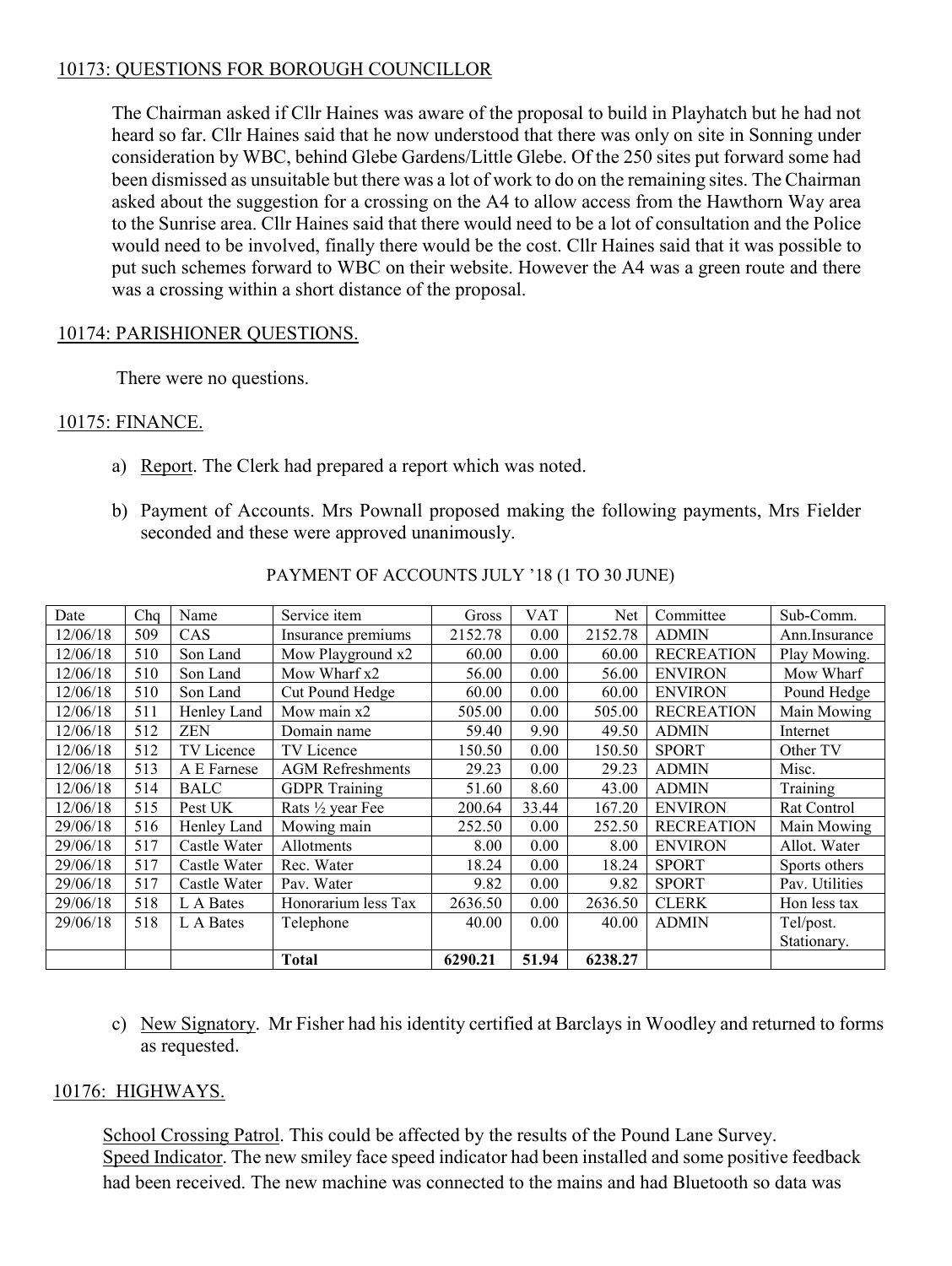## 10176: HIGHWAYS (Cont'd).

downloadable to an android devise. There was a need to decide where to position the (older) Mini-SID (suggested places - Pound Lane (south of A4), Sonning Lane (near junction with A4 / outside RBCS), Thames Street but a suitable post for mounting was required. The latest download from the older machine showed 55mph at 8.30pm on a Saturday and over 6500 vehicles/weekday (southbound only).

Speed/Lorry Watch. Mr Fisher had attended an on-the-job training session in Crowthorne. An email group had been set up for vetted speed-watch volunteers. When a few more had been trained they would be able to go out on road with the speed-watch machine. Mr Fisher was waiting to hear from Sgt Mark Smith about disseminating ANPR data from bridge for HGV's.

Pound Lane Survey. There had been a good response so far and a decision would need to be taken on when to send the results to Sara Allman.

## 10177: RECREATION AND ENVIRONMENT W.G.

- a) Safety Checks. Mrs Pownall said that the exercise machines had been checked.
- b) Pavilion/ Joint Sports Meeting. Mrs Pownall said that an estimate of costs should be obtained before meeting with the sports clubs and before discussing the grant applications with Mr Driver. There were grant available from the football association for up to £500,000.
- c) Seat by Skate Park. This was on order.
- d) Beech Lodge Licence. Mr Morrison would check the three previous licences/drafts and come up with a definitive version.
- e) ROSPA Report. The recommended works would be carried out over the summer.
- f) Recreation Path. Mrs Pownall would check this out and ask the School if they would support some restriction on perking in Liguge Way.
- g) Parkway Drive Hedge. This was ongoing.

#### 10178: TECHNICAL SERVICES.

Safety Checks. The Chairman had carried out the safety checks on the Wharf.

Lighting Upgrade. Mr Fisher was part way through the check on the new lights. Several had scratches (light in Liguge Way had already been mentioned). The thinking was that the damage has been caused during installation. Possibly SPC should ask the installers (Volker) to attend to repairs. The Parish Council owned 59 street lights including 6 in West Drive. 12 were replaced in 2016/17 and 19 were replaced in 2017/18. There were now 28 older SON/SOX lights and 31 new, LED lights including 6 in West Drive and SPC would now pay less for both the energy and the maintenance for the new lights.

Allotments. The Chairman would check all the allotments with a view to writing to all allotment holders.

Litter Sonning Lane. Mrs Fielder said that Sonning Lane was very bad. Mrs Fielder proposed asking for volunteers to try to reduce this and would put an article in the Parish Magazine.

#### 10179: WW1 TRIBUTE.

The Chairman said that he had researched beacons and had found a suitable one for £25, a pole would be an additional cost. Mrs Fielder would draw up an agenda to ensure everything was covered.